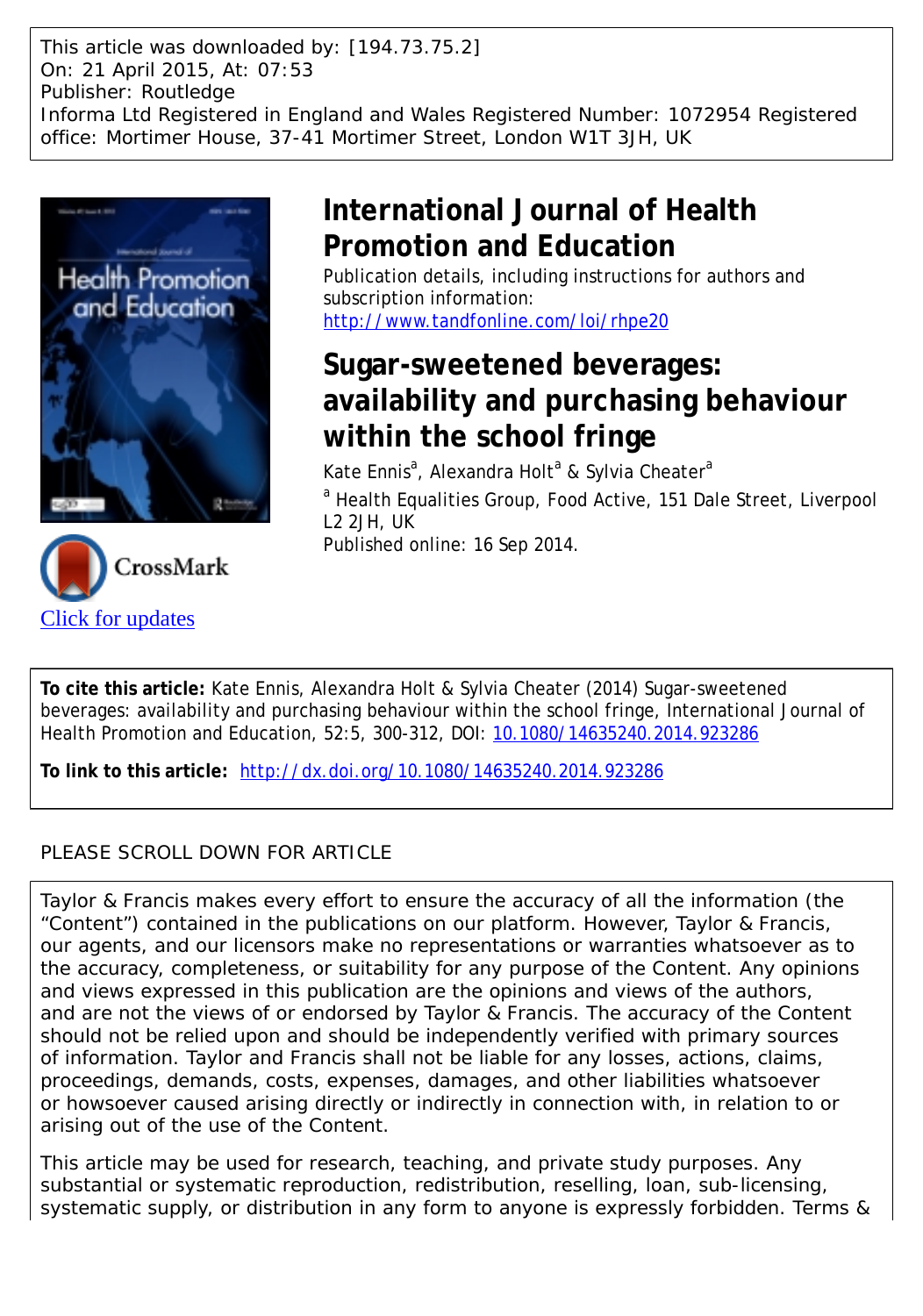Conditions of access and use can be found at [http://www.tandfonline.com/page/terms](http://www.tandfonline.com/page/terms-and-conditions)[and-conditions](http://www.tandfonline.com/page/terms-and-conditions)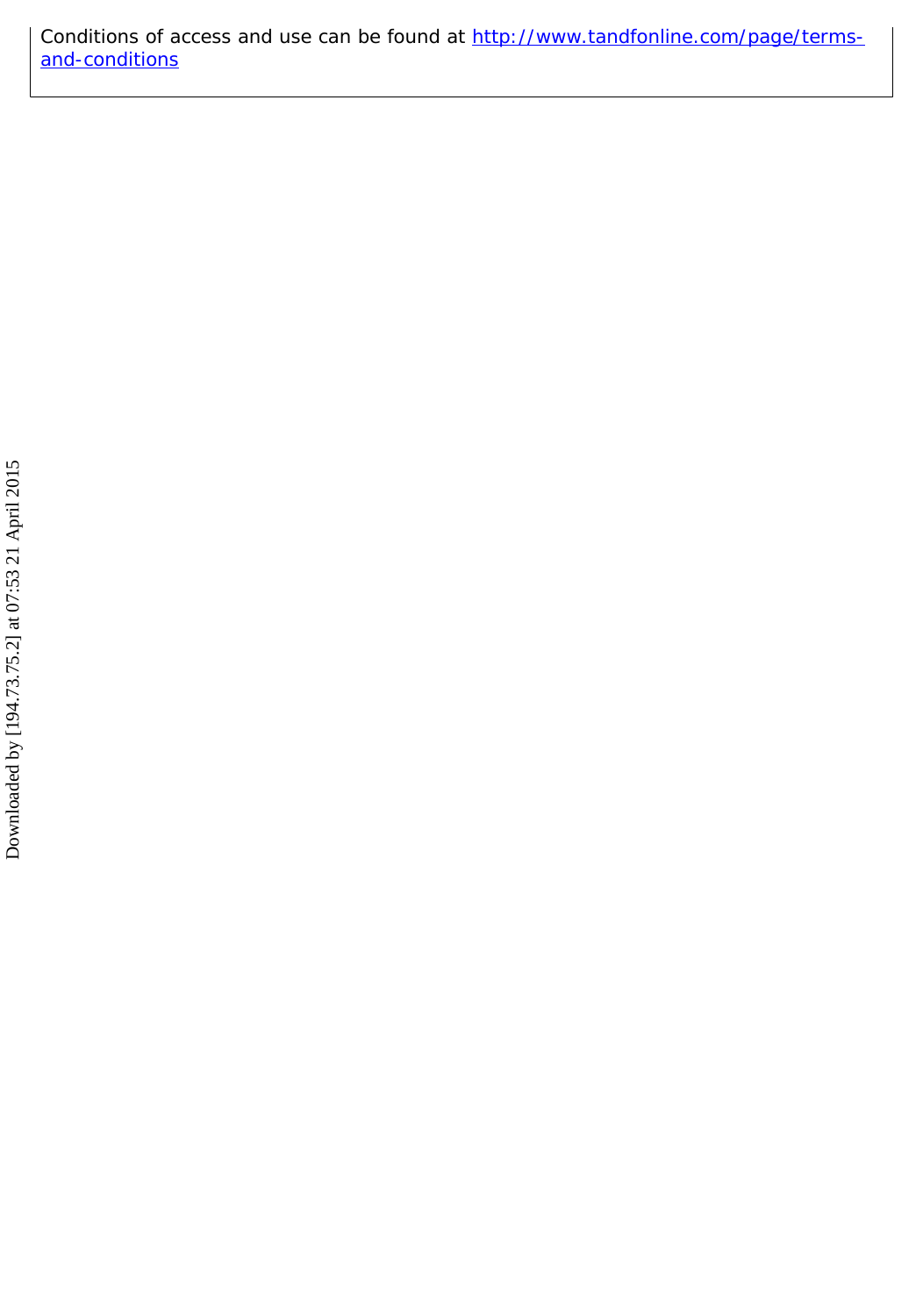# Sugar-sweetened beverages: availability and purchasing behaviour within the school fringe

Kate Ennis, Alexandra Holt and Sylvia Cheater\*

Health Equalities Group, Food Active, 151 Dale Street, Liverpool L2 2JH, UK

(Received 30 January 2014; accepted 8 May 2014)

In the UK, over 61% of adults and 30% of children are obese; sugar-sweetened beverages (SSBs) are acknowledged to be a contributor to this obesity epidemic due to their high sugar content and lack of nutritional value. This study focussed on a secondary school in the North West of England, with the aim of evaluating pupil's exposure to, and opportunities to buy SSBs on their journeys to and from school and during the school day, along with their purchasing behaviours. Data were collected using mapping exercises and focus group interviews. Results showed that SSBs could be purchased very cheaply within the school fringe. All participants in the focus groups claimed to consume SSBs, although the frequency of consumption varied. Taste was the most important factor when purchasing drinks. Although the selection of beverages for sale varied, the majority were found to contain high levels of sugar, with very few low or non-sugar options available. Participants were largely unaware of the sugar content in SSBs. The study highlights the need for a multi-factorial approach in order to decrease the consumption of SSBs in children and young people. Recommendations include health promotion in schools around the detrimental health consequences of excess sugar intake, working with local authorities to restrict SSB retailing close to schools and homes, working with retailers to improve the provision of healthy beverages in their stores and addressing the issue of price, potentially by the implementation of a sugar tax.

Keywords: sugar-sweetened beverages; children; obesity; school fringe

# 1. Introduction

The UK has some of the highest levels of obesity in the world (Gallagher [2013\)](#page-13-0) and has shown an upward trend over recent years, with the Department of Health ([2013\)](#page-13-0) estimating that 61% of adults and 30% of children are overweight or obese. Obesity is responsible for increased levels of cardiovascular disease, cancers and type 2 diabetes (WHO [2013](#page-14-0)). Obesity-related diseases are estimated to cost the NHS more than £5 billion every year (Department of Health [2013](#page-13-0)), not including the additional costs to society such as productivity losses and lower quality of life.<sup>[1](#page-13-0)</sup>

As a route to help tackle the negative consequences that arise in society from increased levels of obesity, taxation on energy-dense foods has been discussed in the UK as a means of altering individuals' consumption patterns (Mytton, Clarke, and Rayner [2012](#page-13-0); Nnoaham et al. [2009](#page-14-0)). Sugar-sweetened beverages (SSBs) are acknowledged to be a contributor to the obesity epidemic due to their high sugar content and lack of nutritional value (Ng et al. [2012;](#page-13-0) Briggs et al. [2013;](#page-13-0) Vartanian, Schwartz, and Brownell [2002](#page-14-0)). There has been support for a tax on SSBs from numerous organisations and health professionals (Roberts [2013](#page-14-0)). Briggs et al. [\(2013](#page-13-0)) estimated that a 20% tax on SSBs would lead to a

<sup>\*</sup>Corresponding author. Email: [sylvia.cheater@hegroup.org.uk](mailto:sylvia.cheater@hegroup.org.uk)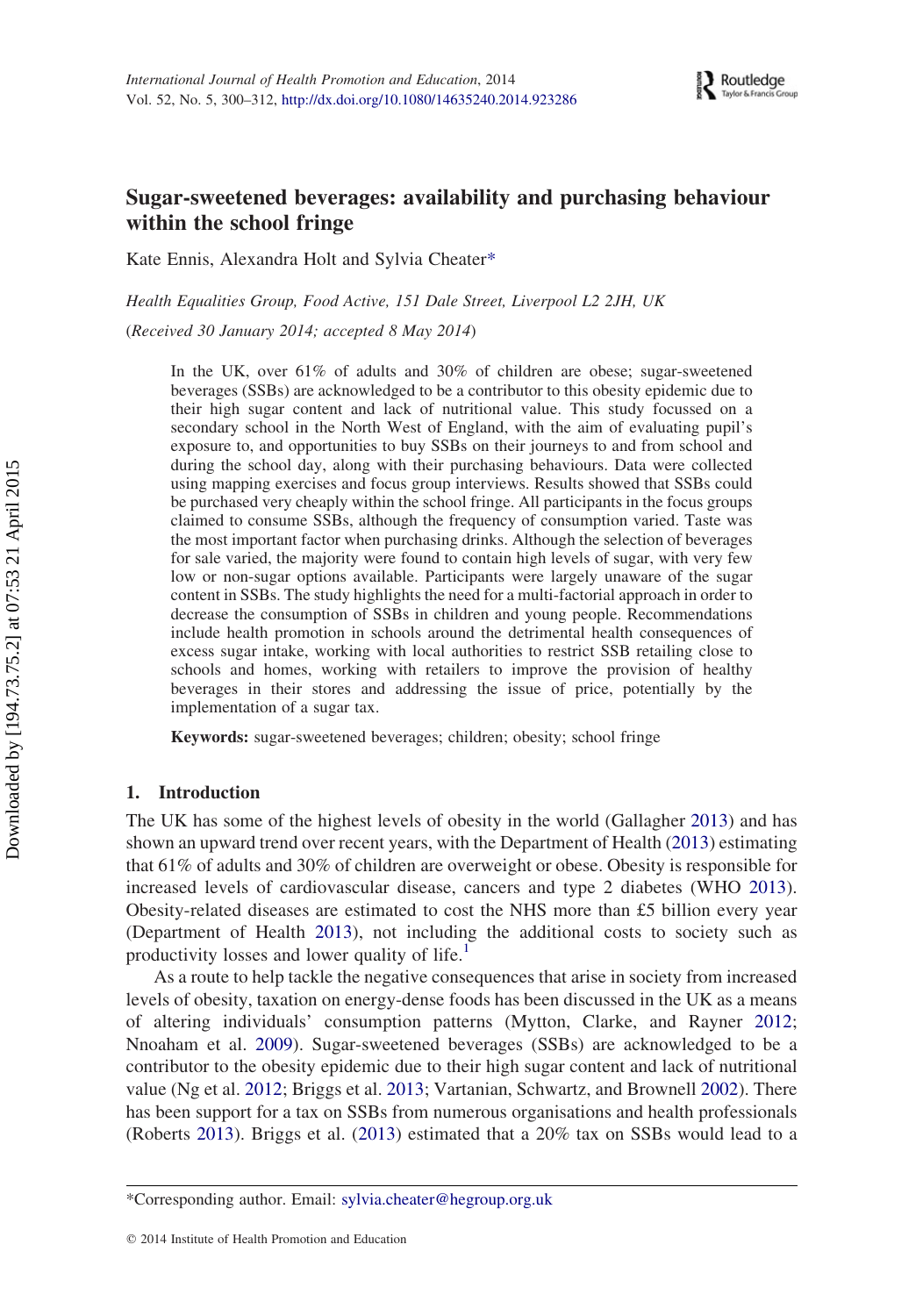reduction of obesity prevalence by 1.3% in the UK, which is equivalent to 180,000 fewer obese individuals. The greatest reductions were estimated to be in young people as these were found to be the largest consumers of SSBs, a finding that has been echoed by insight work undertaken throughout communities within the North West (Timpson, Lavin, and Hughes [2013\)](#page-14-0). Insight work conducted by Liverpool John Moores University has also shown that social and environmental factors play a role in the consumption of SSBs, with many young people reportedly consuming SSBs on their journeys to and from school.

Despite the introduction of nutritional standards in the majority of schools (not including academies) and the regulation of unhealthy foods and drinks from 2007, pupils still have many opportunities to purchase unhealthy food and drinks in the wider school environment (NICE [2010](#page-14-0); Children's Food Trust [2011\)](#page-13-0). A Public Health England report ([2013\)](#page-14-0) researched the opportunity to limit fast food outlets, particularly surrounding schools through planning regulation, and several local authorities have drafted supplementary planning documents that prohibit the opening of new takeaways/fast food outlets within the school fringe (classed as a 400 m radius) in order to tackle the obesity epidemic among young people in the UK. The report highlights the need for environmental change through planning law to help people make healthier lifestyle choices more easily. A pilot study by the Children's Food Trust ([2011\)](#page-13-0) examined the purchases and consumption behaviours of students across four secondary schools in Oxfordshire and Rotherham on their journeys to and from school. The main findings showed that after confectionary, the most frequently purchased item was soft drinks. Purchases were largely influenced by opportunity, the mode of transport and the number of shops available. Marketing and advertisement within outlets influenced the decision to purchase, as did the amount of money pupils had.

This study aimed to map the availability of SSBs within the school fringe; to evaluate exposure to, and opportunities for, children and young people to buy SSBs on their journeys to and from school and during the school day, and also their purchasing behaviours.

The objectives of study are as follows:

- (i) Map the prevalence and range of premises selling SSBs within a defined area in close proximity to a large secondary school.
- (ii) Collect data regarding in-store presentation, marketing and price inconsistencies of SSBs.
- (iii) Work in conjunction with a secondary school, identifying any opportunities on the school grounds to purchase SSBs, current school food policy on SSBs and advertising of unhealthy foods and drinks.
- (iv) Recruit a sample of students to map the number of opportunities they have to purchase SSBs on their school journey.
- (v) Conduct three focus groups of between 4 and 8 pupils in grades  $7-8$  (age  $11-13$ ), grades  $9-11$  (age  $14-16$ ) and sixth formers (age  $17-18$ ) to examine purchasing and consumption behaviour of SSBs in the school fringe and environment.

#### 1.1 School context

This study focussed on the availability of SSBs within the school fringe of St Mary's Catholic College, a mixed comprehensive secondary school with  $1618$  pupils aged  $11-18$ . The school is located in the town of Wallasey, Wirral, an urban town in the North West of England, inhabited by mainly middle- and working-class residents. Of the 1618 pupils at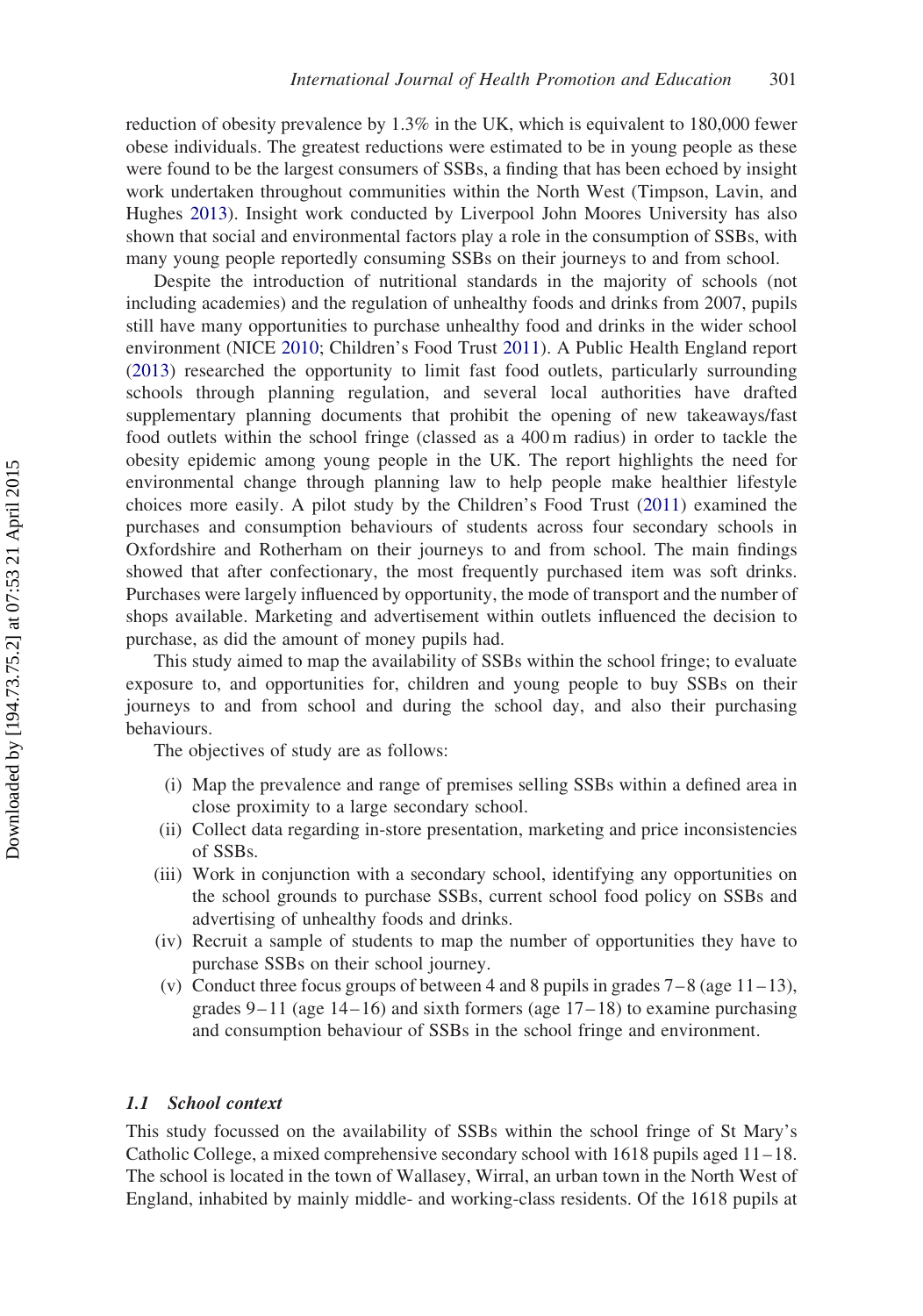St Mary's Catholic College, 611 (38%) are eligible for pupil premium grant. St Mary's Catholic College provided consent to be named in this paper.

# 2. Methodology

- (1) The school fringe was identified (classified as a 400 m radius from the school gates), and premises selling SSBs were marked on a map and colour coded to distinguish the type of establishment.
- (2) The researcher visited a sample of the premises within the school fringe and recorded the range and price of SSBs on sale. A total of 25 premises were identified; however, 5 of these were not open for the entire school day, so were discounted. Of the remaining 20 premises, 11 were randomly selected by the researcher to visit and assess.
- (3) A face-to-face interview was conducted with the Deputy Head to discuss the food and drink policy within the secondary school.
- (4) A mapping exercise was completed with two mixed groups of pupils ages  $11 15$ and 17– 18 (sixth form), with a total of 19 pupils. To be eligible to take part in the study, pupils needed to travel to and from school by foot or bicycle, unaccompanied by a parent or guardian. Pupils were selected to take part by a senior member of support staff at the school.

Pupils illustrated the part of their journey in the school fringe (either to or from school) on a paper copy of the map provided. They also completed a short survey concerning their SSB purchases. For pupils aged 17–18, the survey included additional questions concerning their consumption of SSBs during the school day. This was included as this age group is allowed to leave the school premises during school hours. Pupils taking part had to have at least one journey in which they walked or cycled to/from school, or to/from a bus stop or train station. Pupils who were driven were excluded. An activity was carried out before the mapping exercise to ensure that the pupils knew what the term 'SSB' meant. For younger pupils, this involved presenting photographs of a range of popular beverages, and asking pupils to state whether they thought each one was sugar sweetened or not. The interviewer then provided the correct answer following each example. For older pupils, a short discussion took place at the beginning of the session where the interviewer explained the term sugar-sweetened drinks and was able to answer any questions.

(5) The sampling for the focus groups consisted of three mixed gender groups, with pupils in grades 7–8, 9–11 and sixth form. Consent was required from each pupil to take part in the study; this was gained verbally by the senior member of support staff who selected the pupils to take part. Qualitative methods were deemed the most appropriate way to collect data as the researcher was aiming to gain an understanding of the pupils' experiences, ideas, beliefs and values around SSBs and SSB consumption behaviour. Also, due to the nature of the study, and the range of ages and academic abilities ofthe pupils, a qualitative method of data collection was considered the most suitable to ensure consistency in regards to the quality of the responses.

# 3. Findings

## 3.1 The availability of SSBs within the school fringe

A mapping study was conducted within a 400-m fringe of both school entrances, which identified 25 premises that sold SSBs. The premises were split into categories [\(Table 1](#page-5-0)).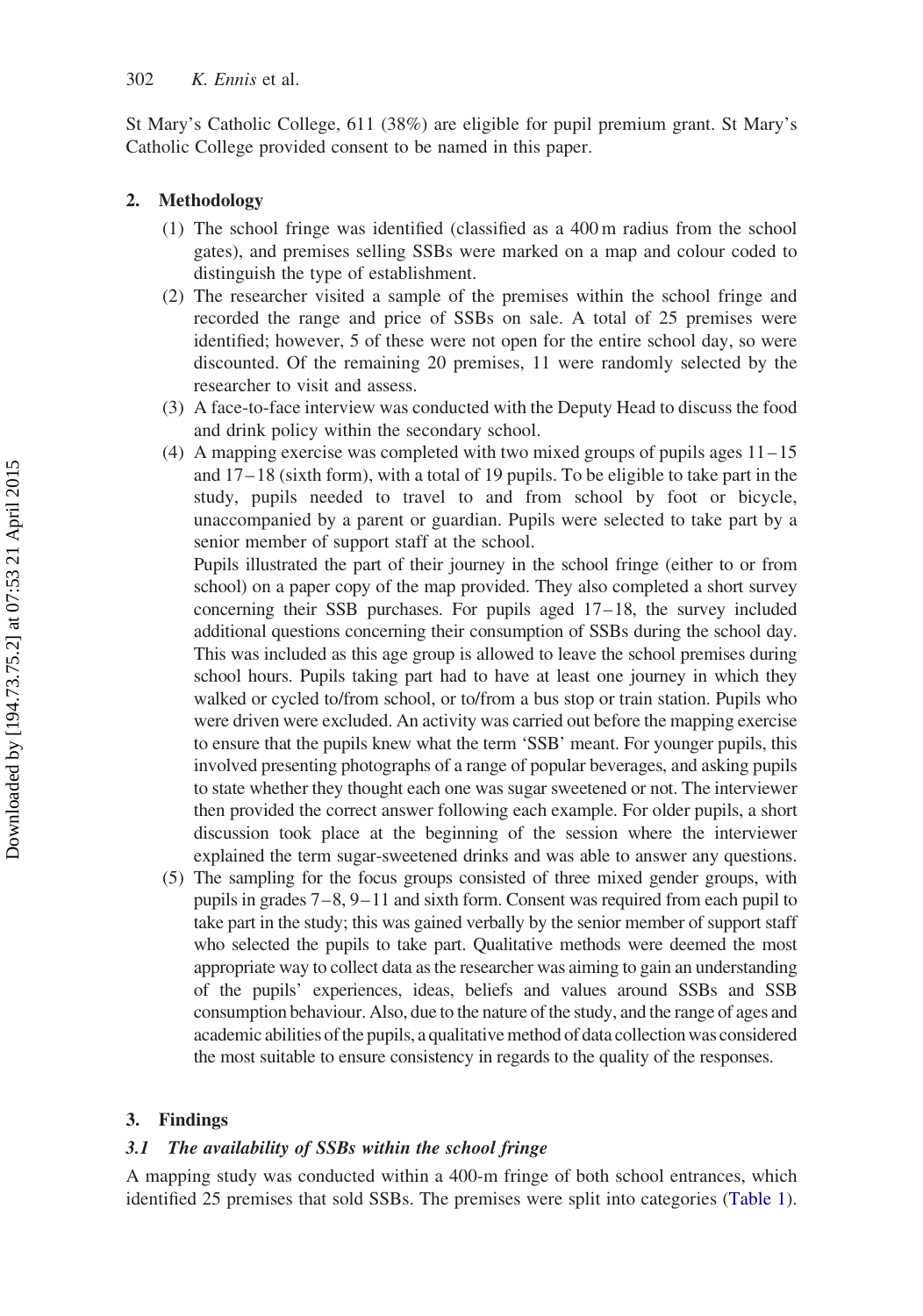| Type of premises selling SSBs | Number of premises on the 400-m school fringe |
|-------------------------------|-----------------------------------------------|
| Newsagent                     |                                               |
| Sandwich shop                 | <sub>b</sub>                                  |
| Cafe                          |                                               |
| Takeaway/fast food outlet     |                                               |
| Supermarket/convenience store |                                               |
| Petrol station                |                                               |
| Fruit juice and smoothie bar  |                                               |
| Total                         | 25                                            |

<span id="page-5-0"></span>Table 1. Type and availability of premises selling SSBs within the school fringe.

Results showed that the largest category selling SSBs was takeaway outlets. Although these tend not to open until after 5 pm, one take-away outlet in close proximity to the school gates was open during lunch time, providing access to sixth form pupils. Five newsagents and six sandwich shops all sold a range of SSBs. A fruit juice and smoothie bar sold freshly made milkshakes, which contained high amount of sugar; however the window display focussed more on healthy drink options (Table 1).

#### 3.2 Range cost and marketing of SSBs

Of the 25 premises identified, 11 were visited to establish the range and cost of SSBs available. Table 2 shows the price and availability of the beverages on sale within the school fringe.

All of the premises visited, excluding the fruit juice and smoothie bar, sold cans of Coca-Cola and other branded drinks, with prices ranging from £0.39 to £0.95. One premises sold non-branded versions of cola, lemonade and cherryade for £0.25. The majority sold energy and sports drinks, some with promotional offers. Additional promotions included  $1-2$ -litre bottles of SSBs for £1.00 (including Lucozade), three cans for £1.00 and buy one get one free. These promotions were displayed either on shop windows, or visibly within the premises.

Of the 11 premises studied, only one had a promotion for a healthier beverage, offering Innocent Smoothies for £1.00. Seven of the premises sold water; however, in five of these (71%), SSBs could be purchased for less than the price of a bottle of water. Although most premises that sold SSBs also sold diet versions, these only accounted for a small selection of the drinks available.

| Type of beverage                            | Price ranges  | Number of premises available for<br>purchase |
|---------------------------------------------|---------------|----------------------------------------------|
| Cans $(330 \text{ ml})$                     | £0.25 $-0.95$ | 10                                           |
| Bottles (500 ml)                            | £0.95 – 1.55  |                                              |
| Isotonic sports drinks (including Lucozade) | £0.45 – 1.59  |                                              |
| Energy drinks                               | £0.35 – 1.99  |                                              |
| Still water                                 | £0.30 $-1.00$ |                                              |
| Flavoured water                             | Not known     | 4                                            |
| Slushy drinks                               | £0.50         |                                              |
| Fruit smoothies                             | Not known     |                                              |
|                                             |               |                                              |

Table 2. The price and availability of beverages on sale within the school fringe.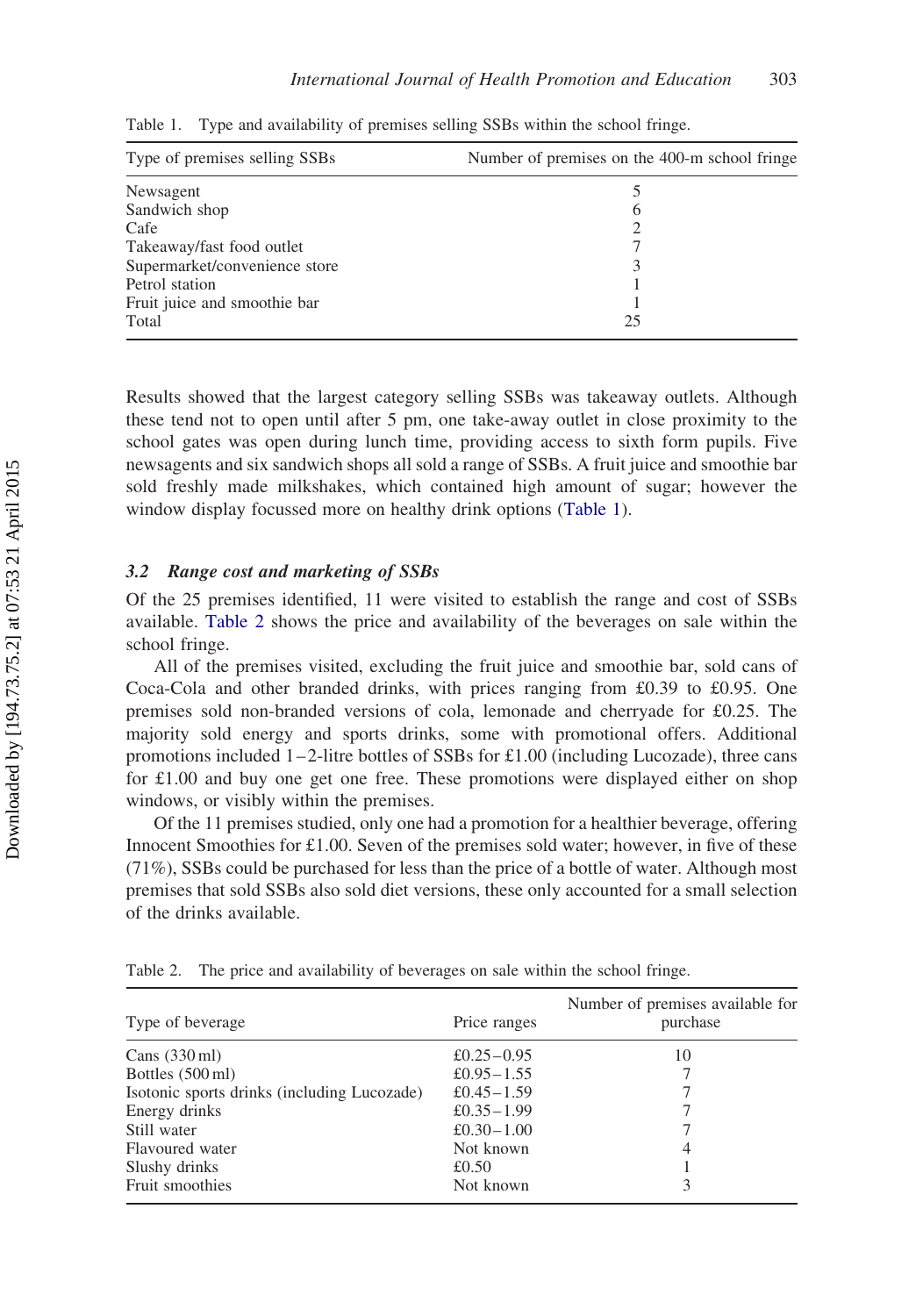| Group | Number of pupils | Age range                          | Gender             |
|-------|------------------|------------------------------------|--------------------|
| A     |                  | $11 - 15$ (school years $7 - 10$ ) | 7 females; 5 males |
| B     |                  | $17-18$ (sixth form)               | 3 females, 3 males |
| Total | 1 Q              |                                    |                    |

Table 3. Characteristics of the participants who completed the mapping exercise.

#### 3.3 School policy

The school has a policy that prevents the sale of SSBs within the school grounds, and also pupils bringing their own SSBs into school. They operate a 'stay-on-site policy' for pupils in grades 7– 11, with only sixth form pupils allowed to leave the school site during the day.

The school holds a yearly 'Healthy Eating Week' in which pupils are encouraged to eat and drink more healthily.

# 3.4 Mapping journeys to and from school

A total of 19 pupils took part in the mapping exercise: Group A consisted of 13 pupils aged  $11 - 15$ , and in Group B, there were 6 pupils aged  $17 - 18$  (Table 3).

Of the 19 participants who completed the mapping exercise,  $74\%$  (14) reported purchasing SSBs on their journey to or from school. The frequency of these purchases is shown in [Figure 1](#page-7-0).

Results from the mapping exercise showed that Lucozade and Coca-Cola were the most popular drinks, with seven pupils reporting that they purchase these items ([Figure 2](#page-7-0)). Energy drinks were also purchased by two of the pupils, as were a variety of other popular branded drinks.

Using data from the mapping exercise and the frequency of purchase questionnaire, it is clear that three pupils went out of their way to visit an SSB retailer during their journey. These three pupils, along with two others reported purchasing SSBs from a discount store, where energy drinks could be purchased for £0.30, cans of branded SSBs for £0.39 and slushy drinks for £0.50.

Pupils in Group B ( $n = 6$ ) were given an additional set of questions. These questions focussed on purchases made within school hours, as these pupils were given permission to leave the school premises during the day. Results showed that four out of the six participants reported purchasing SSBs during the school hours, with three of the pupils purchasing SSBs every day. The most popular brands were Lucozade, Coca-Cola and Fanta. As with Group A, Group B reported purchasing SSBs not only from newsagents and convenience stores, but also from sandwich shops.

#### 3.5 Focus group findings

Focus groups were conducted with 19 pupils aged 11 –18 years. The participants were split into three groups depending on their age: Group A (11–13 years)  $n = 7$ ; Group B (13–15) years)  $n = 8$ ; Group C (16–18 years)  $n = 4$ . The number of pupils in Group C was slightly lower than originally anticipated due to non-attendance by some pupils.

#### 3.5.1 General consumption

All participants stated that they consumed SSBs; however, the frequency varied [\(Table 4\)](#page-8-0) with a few stating 'not very often', while others consumed SSBs more regularly. Group A reportedly drank SSBs the least, with group B reportedly drinking the most.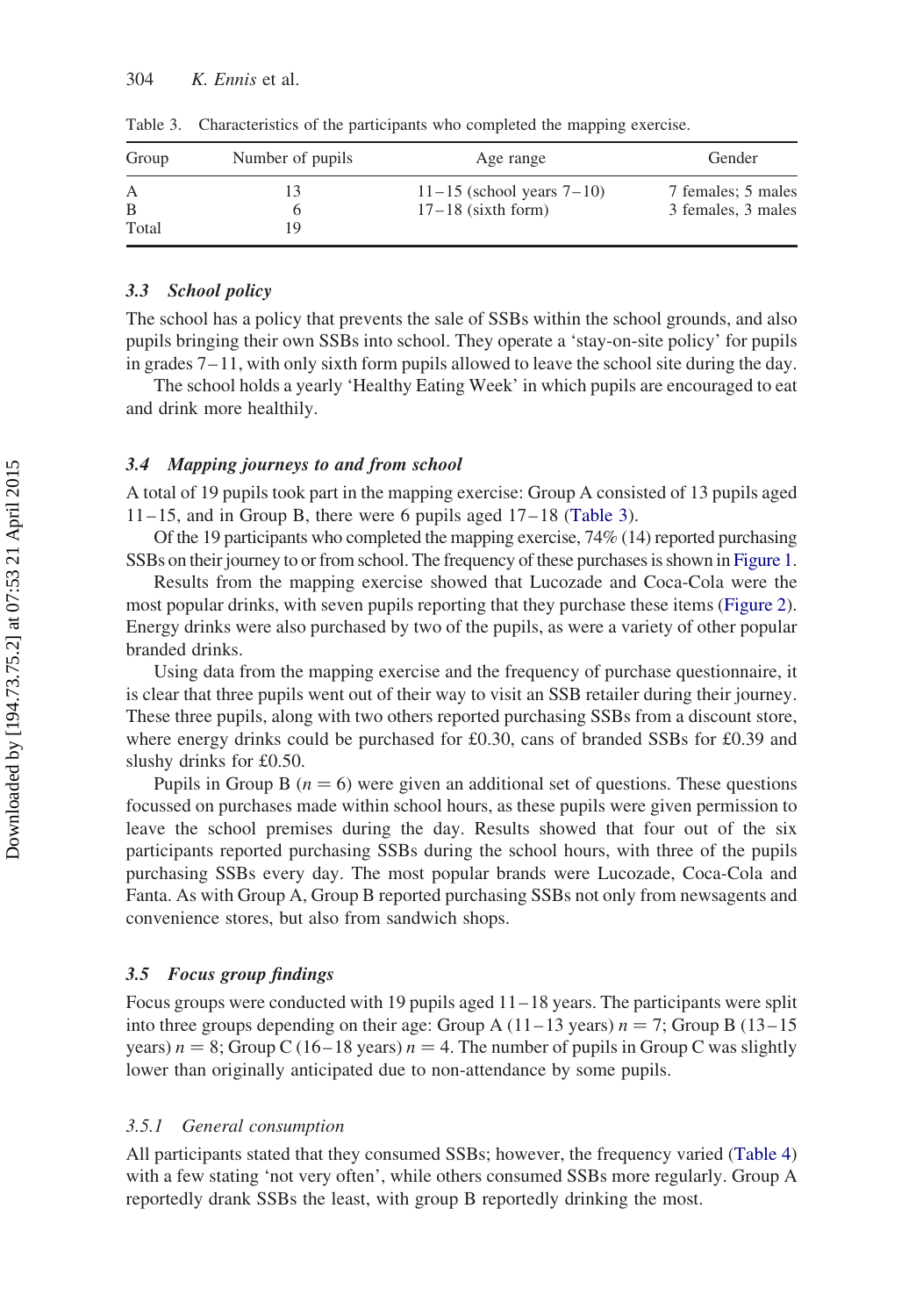<span id="page-7-0"></span>

Number of pupils purchasing SSBs

Figure 1. Frequency of SSB purchases on school journey.

All participants stated that they drank SSBs because they like the taste. For Group A, SSBs were seen by some as a treat they might have at home, whereas none of the participants from Group B or C considered this a reason for consumption. Two pupils in Group B stated that they drank SSBs for energy and taste [\(Table 5](#page-8-0)).

#### 3.5.2 Consumption in school and during the school journey

When asked where they usually consumed SSBs, Group A said they mainly drank them at home, with all participants stating they did not drink them in school; 55% of the participants in Group A also reported that they drank SSBs at fast food outlets such as McDonald's, as they would receive a drink as part of a meal. Although none of the pupils in group B reported that they drank SSBs in school, they were aware of others that did. See [Table 6](#page-9-0) for qualitative results.

## 3.5.3 Spending, advertisements and favourite drinks

The vast majority of the participants agreed that the most they would usually spend on an SSB would be  $\pounds1.00$ ; however, one participant stated that they do not pay attention



Type of SSBs purchased on the school journey

Figure 2. Types of SSBs purchased by pupils on their journeys to or from school.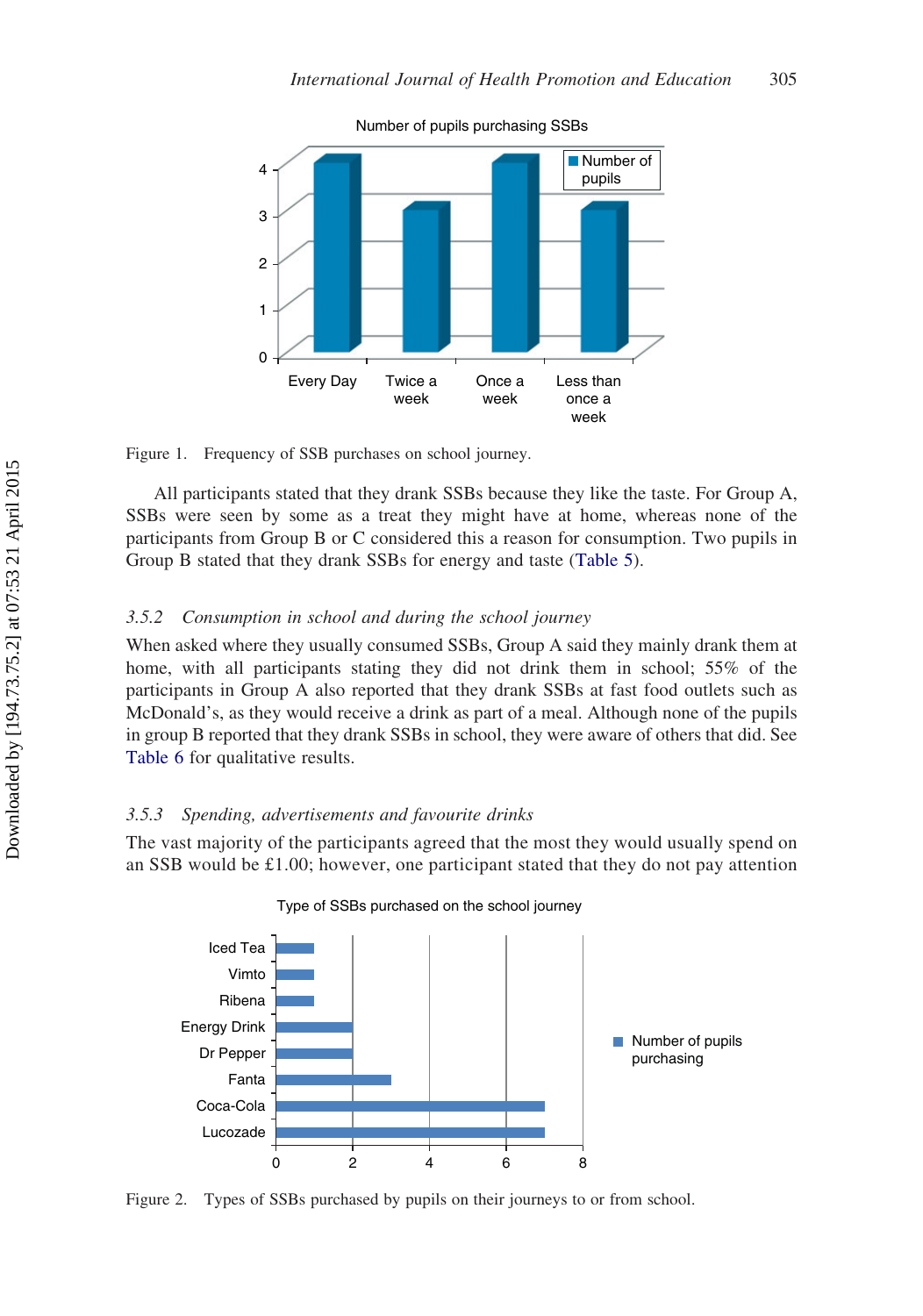| Group | Number of pupils |                    |             |
|-------|------------------|--------------------|-------------|
|       | Daily            | $3-4$ times a week | Once a week |
| A     |                  |                    |             |
| B     |                  |                    |             |
|       |                  |                    |             |

<span id="page-8-0"></span>Table 4. Frequency of SSB consumption in the focus group.

to prices. Some of the younger pupils reported that price would not really influence where they purchased drinks from as it depended more on where they were and what was on offer. Older pupils agreed that they would visit a different shop if they knew it was cheaper. This may indicate that young people are more cost conscious as they get older.

Participants reported that they received money to purchase SSBs from parents as lunch money; some younger participants mentioned pocket money. Advertisements and promotional offers on SSBs were found to have some influence over the choices the participants made, as they were more likely to purchase a drink if there was a special offer, but did not seem to be especially influenced by brands [\(Table 7\)](#page-10-0).

The most favoured SSB among participant groups differed; with half of the younger pupils (Group A) reporting a preference for McDonald's milkshakes, whereas energy and isotonic drinks were more favoured by older pupils in Groups B and C.

# 3.5.4 Sugar content awareness

Participants were asked to guess how many sugar cubes were in four different SSBs, a 300 ml can of Coca-Cola, a 500-ml bottle of Ribena, a 300-ml bottle of Lucozade and a large McDonald's milkshake.

| Participant (group)                    | Response                                                                                       |
|----------------------------------------|------------------------------------------------------------------------------------------------|
| Question: Do you drink SSBs?           |                                                                                                |
| B1(B)                                  | Absolutely everyone drinks them                                                                |
| Question: How often do you drink SSBs? |                                                                                                |
| G1(A)                                  | Not that much really                                                                           |
| B1(A)                                  | Probably about three times a week                                                              |
| G2(A)                                  | We don't really have them in the house so I don't<br>really drink them that much               |
| G1(B)                                  | A few every week                                                                               |
| G2(B)                                  | I drink squash every day does so does that count?<br>I didn't think it did                     |
| B1(B)                                  | I drink them every day                                                                         |
| Question: Why do you drink SSBs?       |                                                                                                |
| B2(B)                                  | Just cause they taste nice or of I'm thirsty. *Everyone<br>else in the group agrees with this* |
| B1(B)                                  | I drink them for energy sometimes                                                              |
| G2(B)                                  | I try to mainly drink water but sometimes it's a bit<br>boring and you want something sweet    |
| GI(B)                                  | I drink energy drinks like Lucozade just before I have<br>dance in school for energy           |

Table 5. Qualitative data – general consumption of SSBs.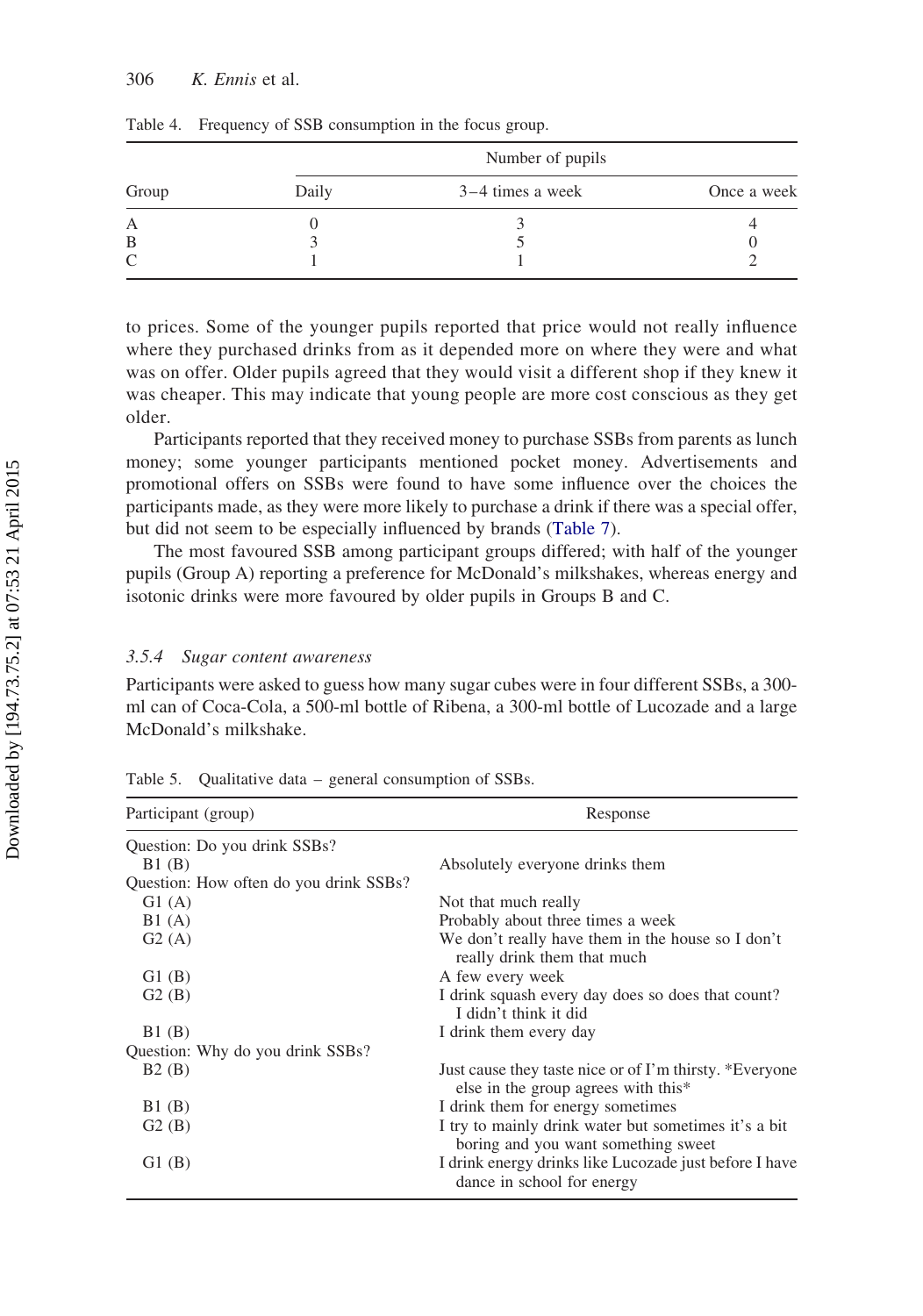| Participant (group)                                                 | Response                                                                                                                                                                       |
|---------------------------------------------------------------------|--------------------------------------------------------------------------------------------------------------------------------------------------------------------------------|
| Question: Do you ever drink                                         |                                                                                                                                                                                |
| SSBs on your way to school in                                       |                                                                                                                                                                                |
| the morning?                                                        |                                                                                                                                                                                |
| B2(A)                                                               | Not in the morning, no. *Others nod in agreement*                                                                                                                              |
| G3(A)                                                               | I get a lift to and from school and there isn't a shop by me so I<br>don't have a chance. If I want one I'll just go to McDonald's<br>and get one when I get in                |
| B1(B)                                                               | Yea I do, I drink a 35 p energy drink every morning when I meet<br>my mate on the way to school from the shop near his                                                         |
| B2(B)                                                               | I don't but I know people that do, like have the big bottles of<br>Lucozade and stuff on the way to school                                                                     |
| B1(C)                                                               | It's more just a thing like while you're in school, I don't really                                                                                                             |
| Question: Why do you usually                                        |                                                                                                                                                                                |
| drink them in the morning?                                          |                                                                                                                                                                                |
| B1(B)                                                               | Just for energy really                                                                                                                                                         |
| Question: Do you have breakfast<br>before?                          |                                                                                                                                                                                |
| B1(B)                                                               | Yea, I usually have like some toast then get a drink                                                                                                                           |
| Question: Does anyone drink<br>them on the way home from<br>school? |                                                                                                                                                                                |
| G2(A)                                                               | Not really no. *Others agree*                                                                                                                                                  |
| B1(A)                                                               | Sometimes if at the end of the day I feel a bit like eugh (sighs)<br>I'll go the shop at the front before I go the back way and get<br>one for some energy before I skate home |
| Question: And what do you<br>normally get?                          |                                                                                                                                                                                |
| B1(A)                                                               | Probably just like a can of something                                                                                                                                          |

<span id="page-9-0"></span>Table 6. Qualitative data – consumption of SSBs during the school journey.

All participants underestimated the sugar content of the first drink (300-ml can of Coca-Cola) by approximately two-thirds. However, once pupils were aware of how much sugar was in the first drink, their subsequent guesses were more accurate. Group C estimated the sugar content of the beverages more accurately than those pupils in Groups A and B.

The participants were surprised by the amount of sugar in each of the SSBs, especially when seeing a visual display. Pupils in Group B asked how much sugar was in other examples of SSBs [\(Table 8](#page-11-0)).

### 4. Discussion

There were 25 premises within the school fringe selling SSBs, with pupils reportedly making purchases from a variety of these outlets. This supports the findings of previous research that showed that pupils regularly make purchases of confectionary and soft drinks on their school journey (Sinclair and Winkler [2008;](#page-14-0) Children's Food Trust [2011](#page-13-0)). Location and ease of access to SSB retailers have been shown to affect consumption. Skidmore et al. ([2010\)](#page-14-0) looked at the accessibility of convenience stores and found that living closer to convenience stores was also associated with an increased consumption of high-sugar food and drink, and that distance to and density of food outlets are both associated with children's food choice. However, direct evidence to link proximity to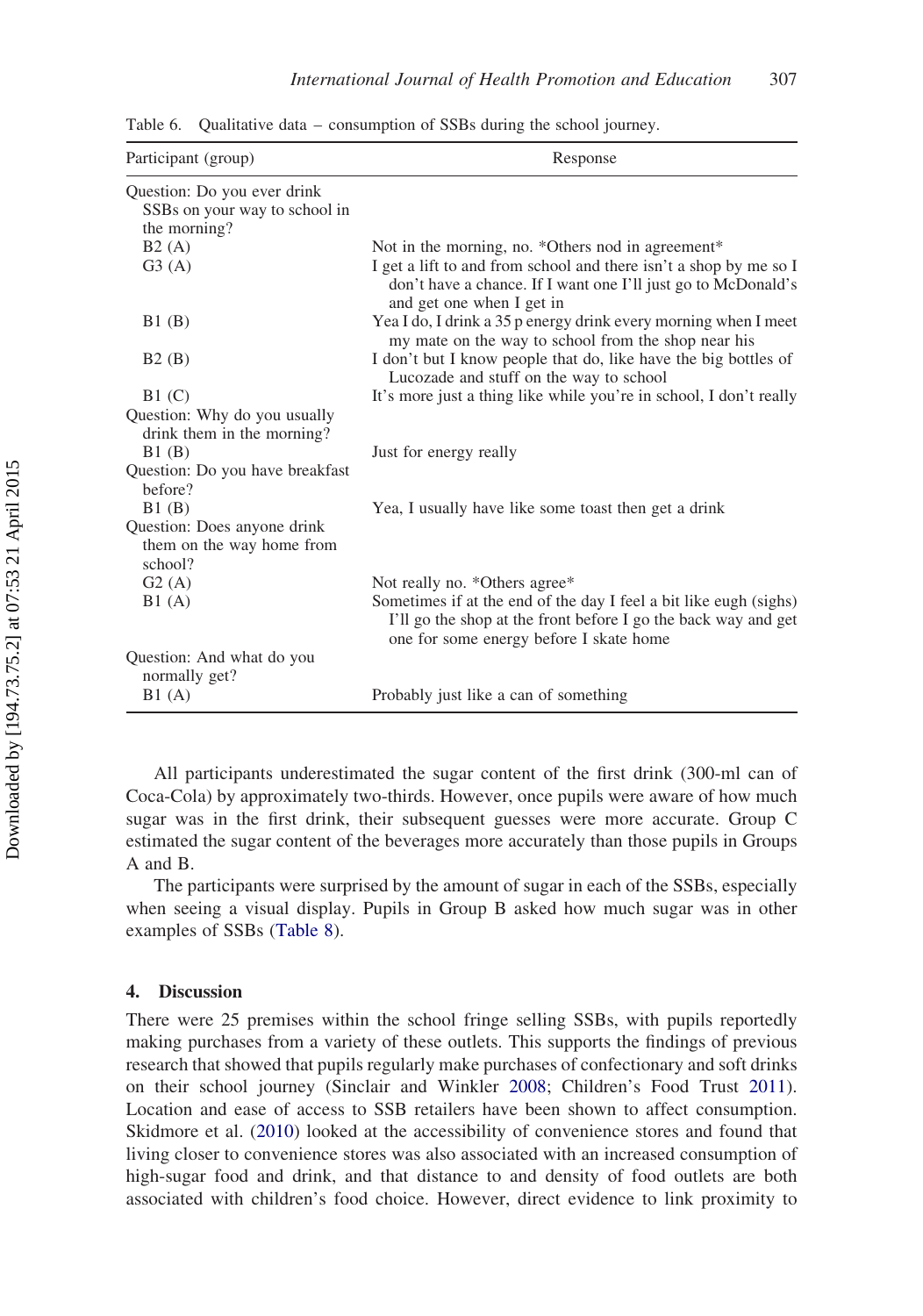| Participant (group)                                                | Response                                                                                                        |
|--------------------------------------------------------------------|-----------------------------------------------------------------------------------------------------------------|
| Question: How much would you<br>normally spend on a drink?         |                                                                                                                 |
| G1(C)                                                              | $50 p$ to £1                                                                                                    |
| G2(C)                                                              | I don't really know, I don't look at prices, just go for the one I<br>want the most                             |
| B2(C)                                                              | I wouldn't really spend more than £1 on one                                                                     |
| B1(C)                                                              | £1 or maybe a bit more depending on where you go for it                                                         |
| Question: Do advertisements or                                     |                                                                                                                 |
| brands influence your choice?                                      |                                                                                                                 |
| G2(C)                                                              | Not personally like but I do think it influences a lot of people                                                |
| G1(C)                                                              | And you don't see many drinks adverts on TV, you only really<br>see like Coke or Pepsi so you don't see as much |
| Question: If you saw any special<br>offers inside shops or on shop |                                                                                                                 |
| windows would this influence                                       |                                                                                                                 |
| what you buy?                                                      |                                                                                                                 |
| G1(C)                                                              | Like normally if I've got enough money I'll buy like three cans<br>for £1 cause they're really cheap            |
| B1(C)                                                              | If I know there's an offer on somewhere already then I might<br>go and get it                                   |
| Question: What are your                                            |                                                                                                                 |
| favourite SSBs?                                                    |                                                                                                                 |
| G2(A)                                                              | McDonald's milkshakes                                                                                           |
| $B2(A) \& G1(A)$                                                   | Yea me too. *Another pupil nodded in agreement to this*                                                         |
| B1(A)                                                              | I really like ice tea does that count?                                                                          |
| B1(B)                                                              | Monster                                                                                                         |
| B2(B)                                                              | <b>I</b> like Relentless                                                                                        |
| B3(B)                                                              | I've never tried like Red Bull or anything                                                                      |
| G1(B)                                                              | I did once but it gave me a headache                                                                            |
| B1(B)                                                              | They don't do anything to me                                                                                    |
| Question: So do you buy them                                       |                                                                                                                 |
| for energy?                                                        |                                                                                                                 |
| B1(B)                                                              | Just for the taste                                                                                              |
| B2(B)                                                              | Taste yea, and they do like loads of different flavours                                                         |
| G1(C)                                                              | I normally just get like the 50 p energy bottles like the juice<br>ones                                         |

<span id="page-10-0"></span>Table 7. Qualitative data – spending, advertising and favourite drinks.

retail outlets selling unhealthy foods and health outcomes is limited, and this may be a challenge for those working to restrict or reduce the density in a given area. NICE ([2010\)](#page-14-0) recommendations suggest that restricting planning permission for takeaways and other retail outlets in specific areas (within walking distance of schools) would have a positive impact for the prevention of cardiovascular disease.

The school in this study has in place a policy banning the sale and consumption of SSBs on the school premises. Although similar policies have been found to lower consumption during school hours, research suggests they may not have an effect on overall consumption and that schools are a relatively minor source of SSBs for adolescents (Wang, Bleich, and Gortmaker [2008](#page-14-0)). Johnson et al. ([2009](#page-13-0)), Blum et al. [\(2008\)](#page-13-0) and Fletcher, Frisvold, and Tefft [\(2010\)](#page-13-0) found the association between in-school SSB availability and SSB consumption modest and given the mandatory changes to school food policy in recent years, this is likely to remain. Taber et al. ([2012](#page-14-0)) found that in the current obesogenic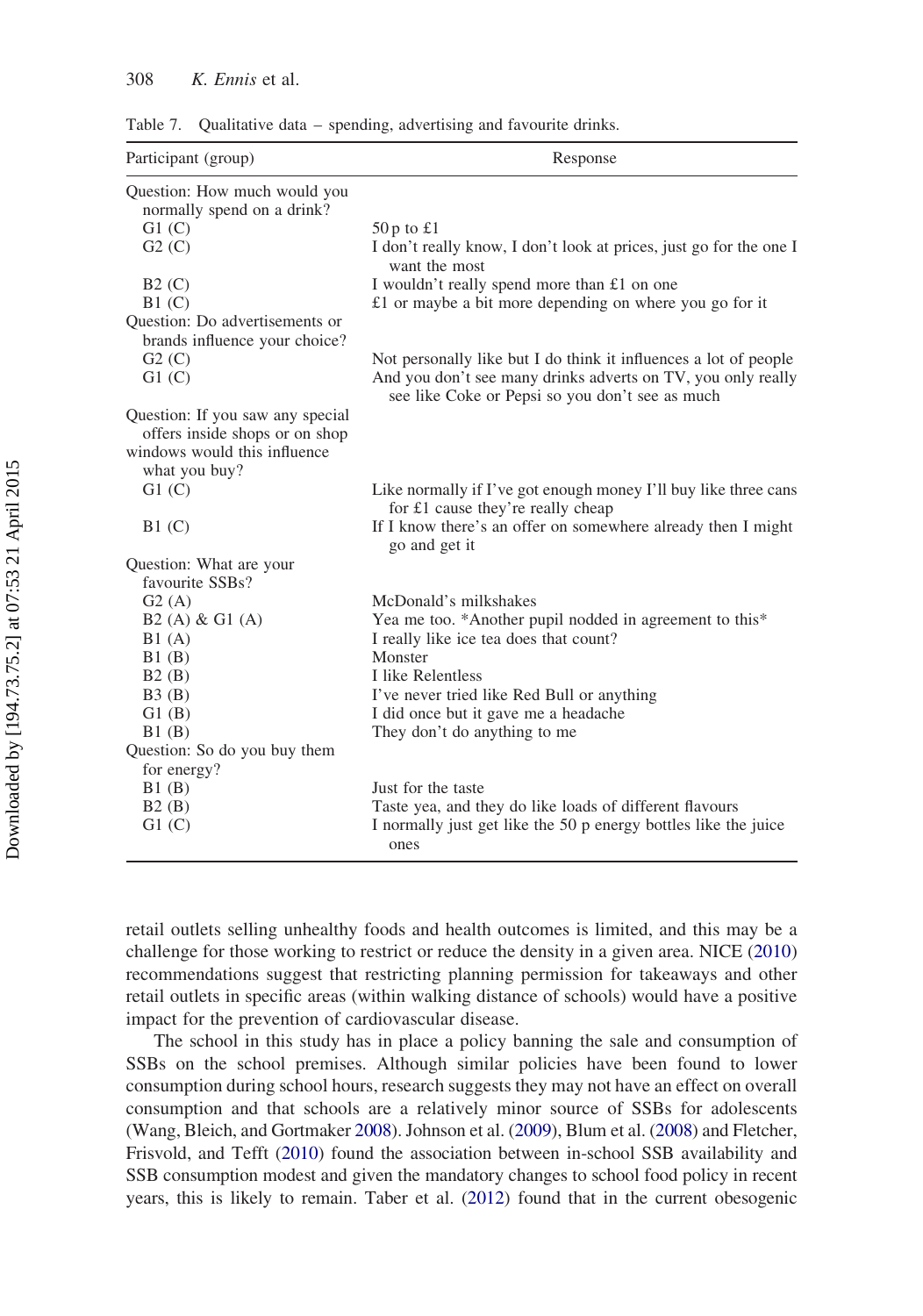| Participant (group)                                     | Response                                                                                                                                                                                                                                                                        |
|---------------------------------------------------------|---------------------------------------------------------------------------------------------------------------------------------------------------------------------------------------------------------------------------------------------------------------------------------|
| Question: How many sugar<br>cubes are there in a 500 ml |                                                                                                                                                                                                                                                                                 |
| bottle of Lucozade?                                     |                                                                                                                                                                                                                                                                                 |
| B2(C)                                                   | I think that's got the lowest in, cause it's got like loads of other                                                                                                                                                                                                            |
|                                                         | stuff in doesn't it, like caffeine and stuff                                                                                                                                                                                                                                    |
| G1(C)                                                   | You see like people drinking the bigger bottles of that if it's<br>cheap on offer, if it's cheap in the shop I'll have it for the<br>whole day, I won't just drink it all at once like some of them<br>do. I'll leave it for the whole day and have some for lunch<br>and stuff |
| Question: Would you still                               |                                                                                                                                                                                                                                                                                 |
| drink the same amount of                                |                                                                                                                                                                                                                                                                                 |
| SSB knowing the sugar                                   |                                                                                                                                                                                                                                                                                 |
| content?                                                |                                                                                                                                                                                                                                                                                 |
| B1(A)                                                   | Wow, I didn't know Ribena had that much                                                                                                                                                                                                                                         |
| G1(A)                                                   | Yea, I won't drink that again probably cos you think that it's<br>gonna be healthier cos it's got fruit                                                                                                                                                                         |
| B1(A)                                                   | Yea they advertise that well                                                                                                                                                                                                                                                    |
| B2(A)                                                   | I'll still drink them all even though I know                                                                                                                                                                                                                                    |
| G2(B)                                                   | Definitely won't be drinking as many or I will less often. *G1<br>and some others agree*                                                                                                                                                                                        |
| B1(B)                                                   | I'll still drink them as much                                                                                                                                                                                                                                                   |
| G2(C)                                                   | Yea, I would                                                                                                                                                                                                                                                                    |
| B1(C)                                                   | I don't tend to drink them that much anyway                                                                                                                                                                                                                                     |
| B2(C)                                                   | I don't know, I tend not to go for like the Cokes and the                                                                                                                                                                                                                       |
|                                                         | Lucozades and stuff, I tend to go for the more flat stuff cause<br>they're not quite as bad                                                                                                                                                                                     |
| B1(C)                                                   | I always go for the ones with the least sugar in anyway, or no<br>sugar so if I had flavoured water I'd go for one with no sugar                                                                                                                                                |
| G2(C)                                                   | See I'm the opposite, I go for the ones with the sugar in, if it's<br>got sugar in, I'll go for it                                                                                                                                                                              |

<span id="page-11-0"></span>Table 8. Qualitative data – sugar content of SSBs.

environment, young people have countless ways to obtain SSBs from local shops, fast food restaurants and other food outlets in their community. This emphasises the importance of using a multi-factorial approach to reduce consumption, which includes, but is not restricted to, limiting accessibility outside of the school premises. Morrison's, one of the UK's leading supermarket chains, has recently taken the step to impose a ban on the sale of energy drinks to under 16s due to the high levels of caffeine (Smithers [2013\)](#page-14-0). This move is a positive step towards tackling some of the harms of SSBs and one that should be echoed by others. Given the scarcity of robust evidence to link proximity with health outcomes, working with shop owners to moderate the choice and promotion of products may achieve a more immediate outcome and help to support behavioural change in young people.

All the participants in this study stated that they drank SSBs primarily for taste, and research shows that taste is considered the most important factor in food (Glanz et al. [1998](#page-13-0)) and soft drink selection in children (Timpson, Lavin, and Hughes [2013](#page-14-0); Grimm, Harnack, and Story [2004\)](#page-13-0). Diet alternatives (or bottled water) were not available to purchase in all of the outlets, limiting choice, which could be a reason as to why the young people consumed more SSBs rather than healthier alternatives. Whether the participants had tried diet alternatives and rejected them on taste grounds was not apparent.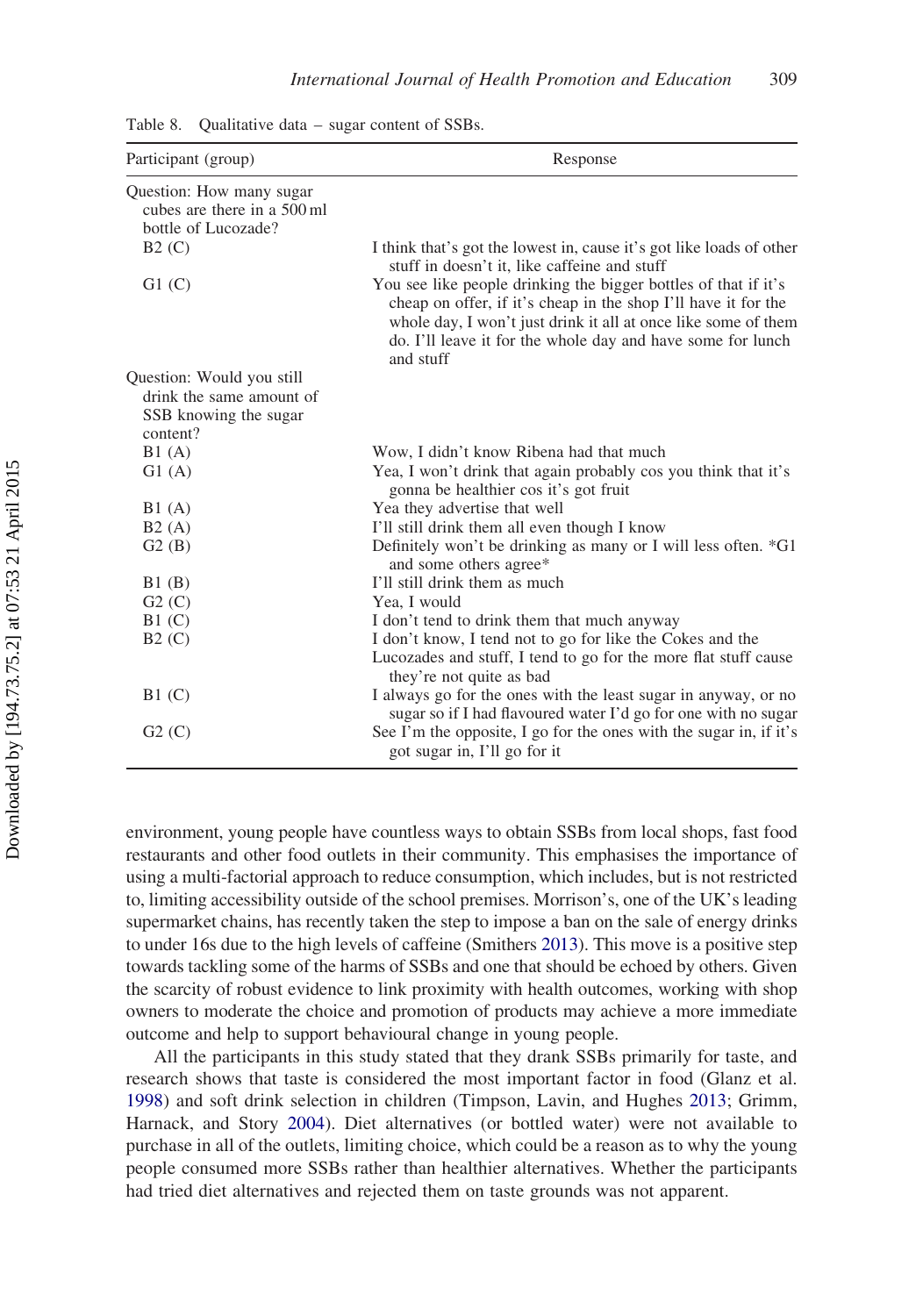Another important factor in food and drink selection is cost, and a number of studies have demonstrated that adolescents and children are price-sensitive (French et al. [1999](#page-13-0), [2001](#page-13-0)), with cost rated as the third most important reason in selecting snacks and drinks, following taste and hunger. There was a wide availability of SSBs within the school fringe premises, many of which were relatively cheap (from £0.25) and/or part of a promotion. It is likely that the offers and promotions on SSBs make them more attractive and accessible than if they were sold at the standard price. Older pupils stated that they are more likely to purchase SSBs if they know that they are on offer, or if they see offers within the shops. A female pupil stated: 'Like normally if I've got enough money I'll buy like 3 cans for a £1.00 'cause they're really cheap.' Many of the promotional offers were on energy drinks, such as Monster, Relentless and Lucozade, which were also some of the most popular with the older pupils. It is likely (though not evidenced) that the older pupils in this study had more money to spend on SSBs than the younger group. Their preference for 'energy' drinks, which were also the most heavily promoted, may indicate that this group is the most at risk from the effects of consumption. Bottled water was more expensive than the cheapest SSBs in the outlets visited, making them a less attractive option on grounds of cost and taste. Given the importance of cost when selecting beverages for the older pupils in this study, the introduction of a tax on SSBs may have a positive impact in reducing consumption in this group.

Pupils in this study were largely unaware of the sugar content of SSBs. Results from the focus groups show that while new knowledge surrounding the sugar content of these drinks was unlikely to change consumption behaviour in some, others stated that they would now reduce their intake. It is unclear to what degree the participants understood the detrimental effects of excessive sugar intake, and there were some misinformed views on diet drinks as an alternative with one boy commenting 'yea, but doesn't diet drink have all other stuff in that's bad for your brain like aspartame'. In addition, this study shows that despite numerous education campaigns promoting water over the past decade, young people generally still do not understand the benefits that water consumption can have on health.

Whether health education surrounding sugar intake or the benefits of drinking water would result in decreased SSB consumption in these young people is debatable, as the often used phrase 'knowledge gain does not equal behavioural change' suggests. However, without the knowledge, they are unable to make an informed choice.

#### 4.1 Conclusion and recommendations

It is acknowledged that the rise of obesity and overweight in children and young people is a complex problem and no single intervention or activity will reverse the trend. However, there is growing evidence that frequent consumption of SSBs could be a major contributing factor in this upward trend. This study suggests that local activity to reduce exposure to promotions and opportunities to purchase SSBs by children and young people as they travel to and from school and equipping them to make informed choices may be an achievable target for local authorities and the NHS.

The cumulative impact of multiple premises selling and promoted SSBs in the school fringe should be addressed. This requires collaborative working and a focus on the responsibility of local planning authorities to promote healthy communities.

Working with local businesses to encourage healthier provision, local authority (public health departments) and community NHS providers should highlight health campaigns and available resources to support retailers and encourage change in the focus of promotions.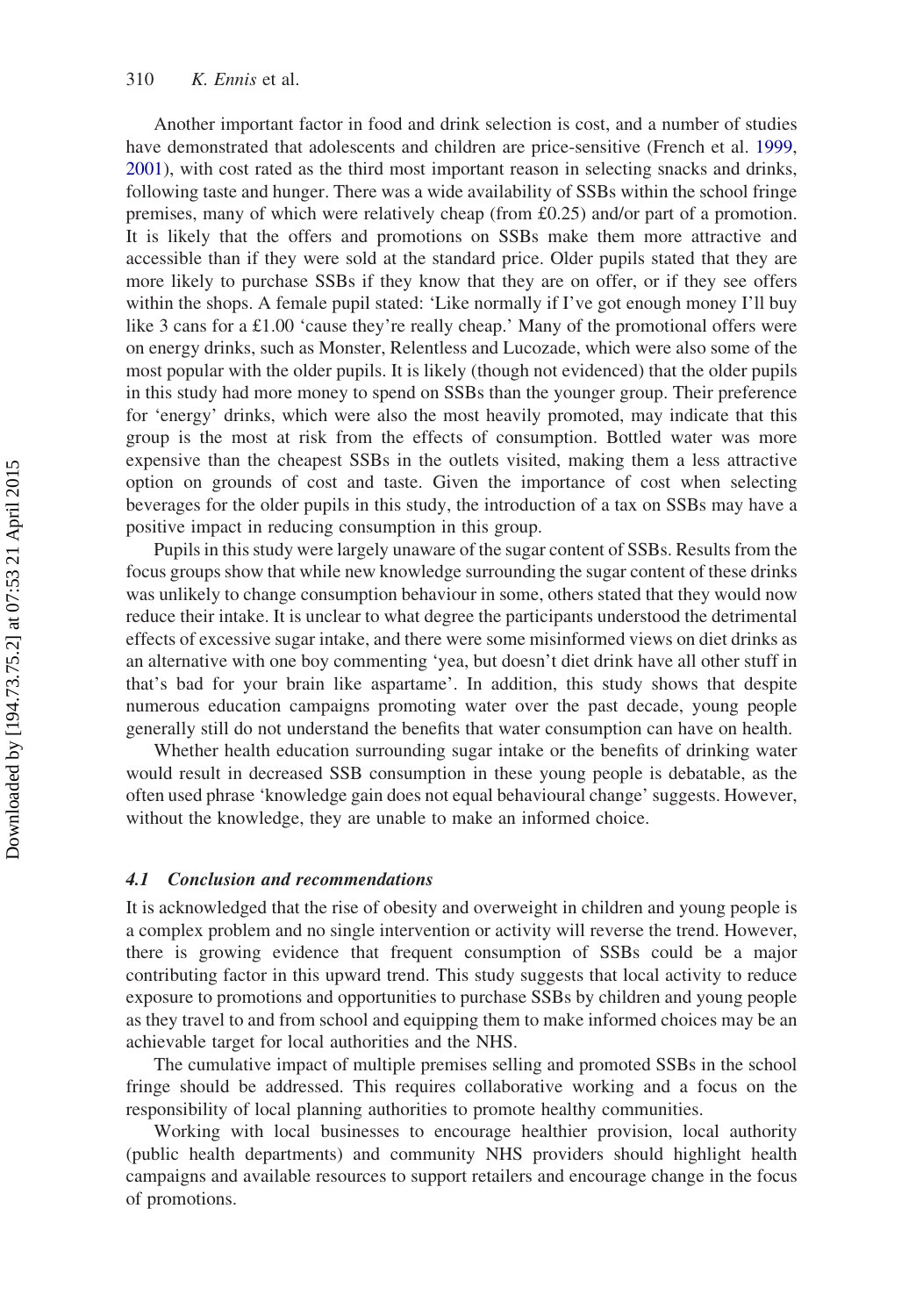<span id="page-13-0"></span>A lack of knowledge around the sugar content in SSBs and the health benefit of drinking water are highlighted in this study. Appropriate health education in the school setting would enable young people to make informed choices and is a critical element in tackling the rise of overweight and obesity.

# 4.2 Limitations

The authors acknowledge that this was a small study within one school setting. The participants were chosen by a member of the senior management team within the school and may not be a representative sample of that school.

#### Note

This introduction section draws heavily on Ennis (2013).

#### References

- Blum, J. E., A. M. Davee, C. M. Beaudoin, P. L. Jenkins, L. A. Kaley, and D. A. Wigand. 2008. "Reduced Availability of Sugar-Sweetened Beverages and Diet Soda Has a Limited Impact on Beverage Consumption Patterns in Maine High School Youth." Journal of Nutrition Education and Behavior 40 (6): 341–347.
- Briggs, A. D., O. T. Mytton, A. Kehlbacher, R. Tiffin, M. Rayner, and P. Scarborough. 2013. "Overall and Income Specific Effect on Prevalence of Overweight and Obesity of 20% Sugar Sweetened Drink Tax in UK: Econometric and Comparative Risk Assessment Modelling Study." British Medical Journal 347: f6189. [doi:10.1136/bmj.f6189](http://dx.doi.org/doi:10.1136/bmj.f6189).
- Children's Food Trust. 2011. "Food Purchases and Consumption on the Journey to and from School: A Pilot Study." [http://www.childrensfoodtrust.org.uk/research/dietandobesity/journey-to](http://www.childrensfoodtrust.org.uk/research/dietandobesity/journey-to-school)[school](http://www.childrensfoodtrust.org.uk/research/dietandobesity/journey-to-school)
- Department of Health. 2013. "Reducing Obesity and Improving Diet." [https://www.gov.uk/](https://www.gov.uk/government/policies/reducing-obesity-and-improving-diet#actions) [government/policies/reducing-obesity-and-improving-diet#actions](https://www.gov.uk/government/policies/reducing-obesity-and-improving-diet#actions)
- Ennis, K. 2013. "Modelling the Impact of Food and Soft Drink Taxes and Subsidies on Obesity in the UK." Unpublished MSc diss., University of Sheffield.
- Fletcher, J. M., D. Frisvold, and N. Tefft. 2010. "Taxing Soft Drinks and Restricting Access to Vending Machines to Curb Child Obesity." Health Affairs 29 (5): 1059– 1066.
- French, S. A., R. W. Jeffery, M. Story, K. K. Breitlow, J. S. Baxter, P. Hannan, and M. P. Snyder. 2001. "Pricing and Promotion Effects on Low-Fat Vending Snack Purchases: The CHIPS Study." American Journal of Public Health 91 (1): 112-117.
- French, S. A., M. Story, P. Hannan, K. K. Breitlow, R. W. Jeffery, J. S. Baxter, and P. M. Snyder. 1999. "Cognitive and Demographic Correlates of Low-Fat Vending Snack Choices among Adolescents and Adults." Journal of the American Dietetic Association 99 (4): 471-474.
- Gallagher, J. 2013. "Tax Fizzy Drinks and Ban Junk Ads, Say Doctors." [http://www.bbc.co.uk/news/](http://www.bbc.co.uk/news/health-21478314) [health-21478314](http://www.bbc.co.uk/news/health-21478314)
- Glanz, K., M. Basil, E. Maibach, J. Goldberg, and D. A. N. Snyder. 1998. "Why Americans Eat What They Do: Taste, Nutrition, Cost, Convenience, and Weight Control Concerns as Influences on Food Consumption." Journal of the American Dietetic Association 98 (10): 1118–1126.
- Grimm, G. C., L. Harnack, and M. Story. 2004. "Factors Associated with Soft Drink Consumption in School-Aged Children." Journal of the American Dietetic Association 104 (8): 1244– 1249.
- Johnson, D. B., B. Bruemmer, A. E. Lund, C. C. Evens, and C. M. Mar. 2009. "Impact of School District Sugar-Sweetened Beverage Policies on Student Beverage Exposure and Consumption in Middle Schools." Journal of Adolescent Health 45 (3): S30–S37.
- Mytton, O., D. Clarke, and M. Rayner. 2012. "Taxing Unhealthy Food and Drinks to Improve Health." British Medical Journal 344: e2931.
- Ng, S. W., C. Mhurchu, S. Jebb, and B. Popkin. 2012. "Patterns and Trends of Beverage Consumption among Children and Adults in Great Britain, 1986–2009." British Journal of Nutrition 108 (3): 536-551.